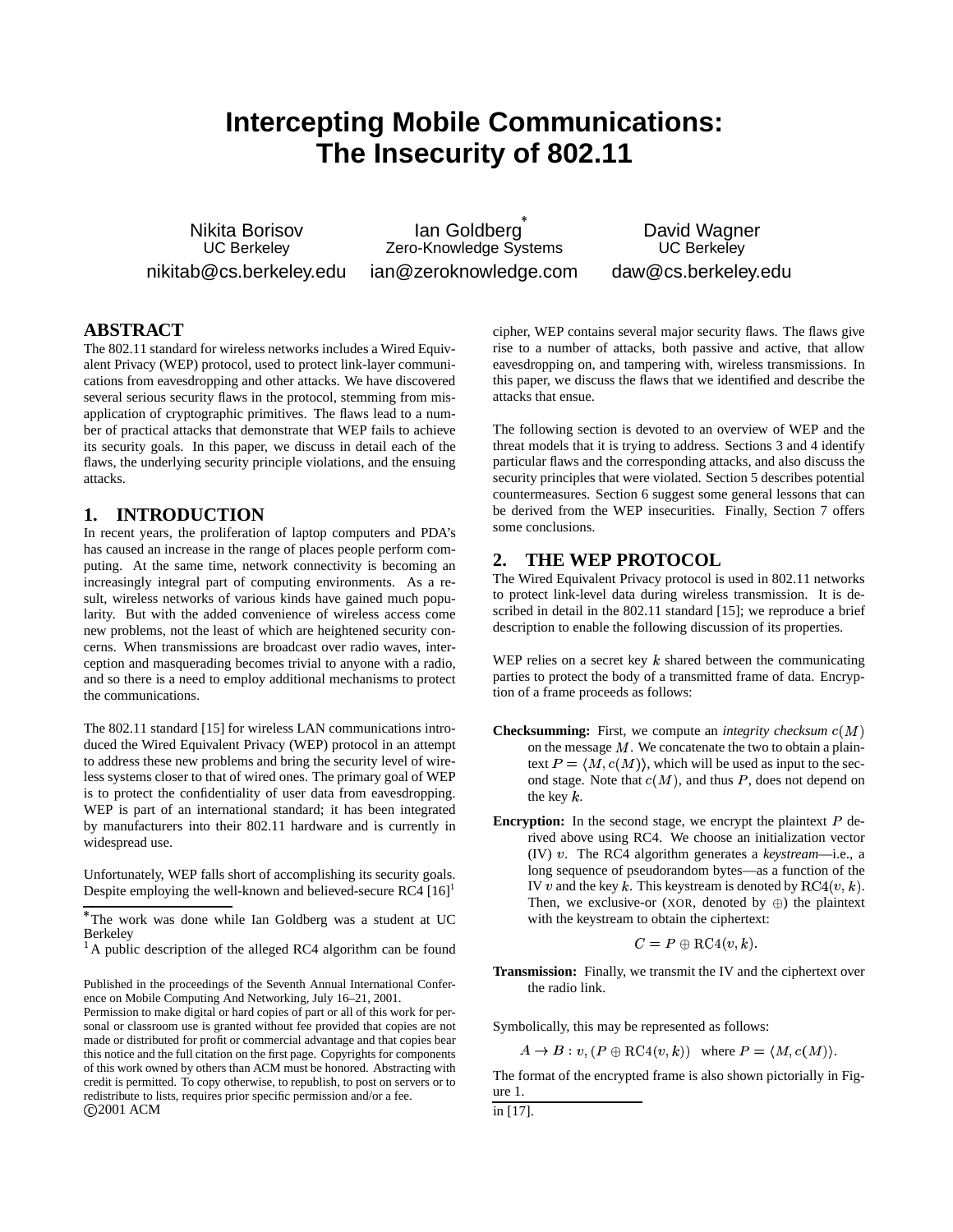

**Figure 1: Encrypted WEP Frame.**

We will consistently use the term *message* (symbolically, M) to refer to the initial frame of data to be protected, the term *plaintext*  $(P)$  to refer to the concatenation of message and checksum as it is presented to the RC4 encryption algorithm, and the term *ciphertext*  $(C)$  to refer to the encryption of the plaintext as it is transmitted over the radio link.

To decrypt a frame protected by WEP, the recipient simply reverses the encryption process. First, he regenerates the keystream  $RC4(v, k)$  and XORs it against the ciphertext to recover the initial plaintext:

$$
P' = C \oplus RC4(v,k)
$$
  
=  $(P \oplus RC4(v,k)) \oplus RC4(v,k)$   
=  $P$ .

Next, the recipient verifies the checksum on the decrypted plaintext  $P'$  by splitting it into the form  $\langle M', c' \rangle$ , re-computing the checksum  $c(M')$ , and checking that it matches the received checksum  $c'$ . This ensures that only frames with a valid checksum will be accepted by the receiver.

#### **2.1 Security Goals**

The WEP protocol is intended to enforce three main security goals [15]:

- **Confidentiality:** The fundamental goal of WEP is to prevent casual eavesdropping.
- **Access control:** A second goal of the protocol is to protect access to a wireless network infrastructure. The 802.11 standard includes an optional feature to discard all packets that are not properly encrypted using WEP, and manufacturers advertise the ability of WEP to provide access control.
- **Data integrity:** A related goal is to prevent tampering with transmitted messages; the integrity checksum field is included for this purpose.

In all three cases, the claimed security of the protocol "relies on the difficulty of discovering the secret key through a brute-force attack" [15].

There are actually two classes of WEP implementation: classic WEP, as documented in the standard, and an extended version developed by some vendors to provide larger keys. The WEP standard specifies the use of 40-bit keys, so chosen because of US Government restrictions on the export of technology containing cryptography, which were in effect at the time the protocol was drafted. This key length is short enough to make brute-force attacks practical to individuals and organizations with fairly modest computing resources [3, 8]. However, it is straightforward to extend the protocol to use larger keys, and several equipment manufacturers offer a socalled "128-bit" version (which actually uses 104-bit keys, despite its misleading name). This extension renders brute-force attacks impossible for even the most resourceful of adversaries given today's technology. Nonetheless, we will demonstrate that there are shortcut attacks on the system that do not require a brute-force attack on the key, and thus even the 128-bit versions of WEP are not secure.

In the remainder of this paper, we will argue that none of the three security goals are attained. First, we show practical attacks that allow eavesdropping. Then, we show that it is possible to subvert the integrity checksum field and to modify the contents of a transmitted message, violating data integrity. Finally, we demonstrate that our attacks can be extended to inject completely new traffic into the network.

A number of these results (particularly the IV reuse weaknesses described in Section 3) have been anticipated in earlier independent work by Simon et. al [19] and by Walker [24]. The serious flaws in the WEP checksum (see Section 4), however, to the best of our knowledge have not been reported before. After our work was completed, Arbaugh et. al have found several extensions that may make these weaknesses even more dangerous in practice [2, 1].

#### **2.2 Attack Practicality**

Before describing the attacks, we would like to discuss the feasibility of mounting them in practice. In addition to the cryptographic considerations discussed in the sections to follow, a common barrier to attacks on communication subsystems is access to the transmitted data. Despite being transmitted over open radio waves, 802.11 traffic requires significant infrastructure to intercept. An attacker needs equipment capable of monitoring 2.4GHz frequencies and understanding the physical layer of the 802.11 protocol; for active attacks, it is also necessary to transmit at the same frequencies. A significant development cost for equipment manufacturers lies in creating technologies that can reliably perform this task.

As such, there might be temptation to dismiss attacks requiring link-layer access as impractical; for instance, this was once established practice among the cellular industry. However, such a position is dangerous. First, it does not safeguard against highly resourceful attackers who have the ability to incur significant time and equipment costs to gain access to data. This limitation is especially dangerous when securing a company's internal wireless network, since corporate espionage can be a highly profitable business.

Second, the necessary hardware to monitor and inject 802.11 traffic is readily available to consumers in the form of wireless Ethernet interfaces. All that is needed is to subvert it to monitor and transmit encrypted traffic. We were successfully able to carry out passive attacks using off-the-shelf equipment by modifying driver settings. Active attacks appear to be more difficult, but not beyond reach. The PCMCIA Orinoco cards produced by Lucent allow their firmware to be upgraded; a concerted reverse-engineering effort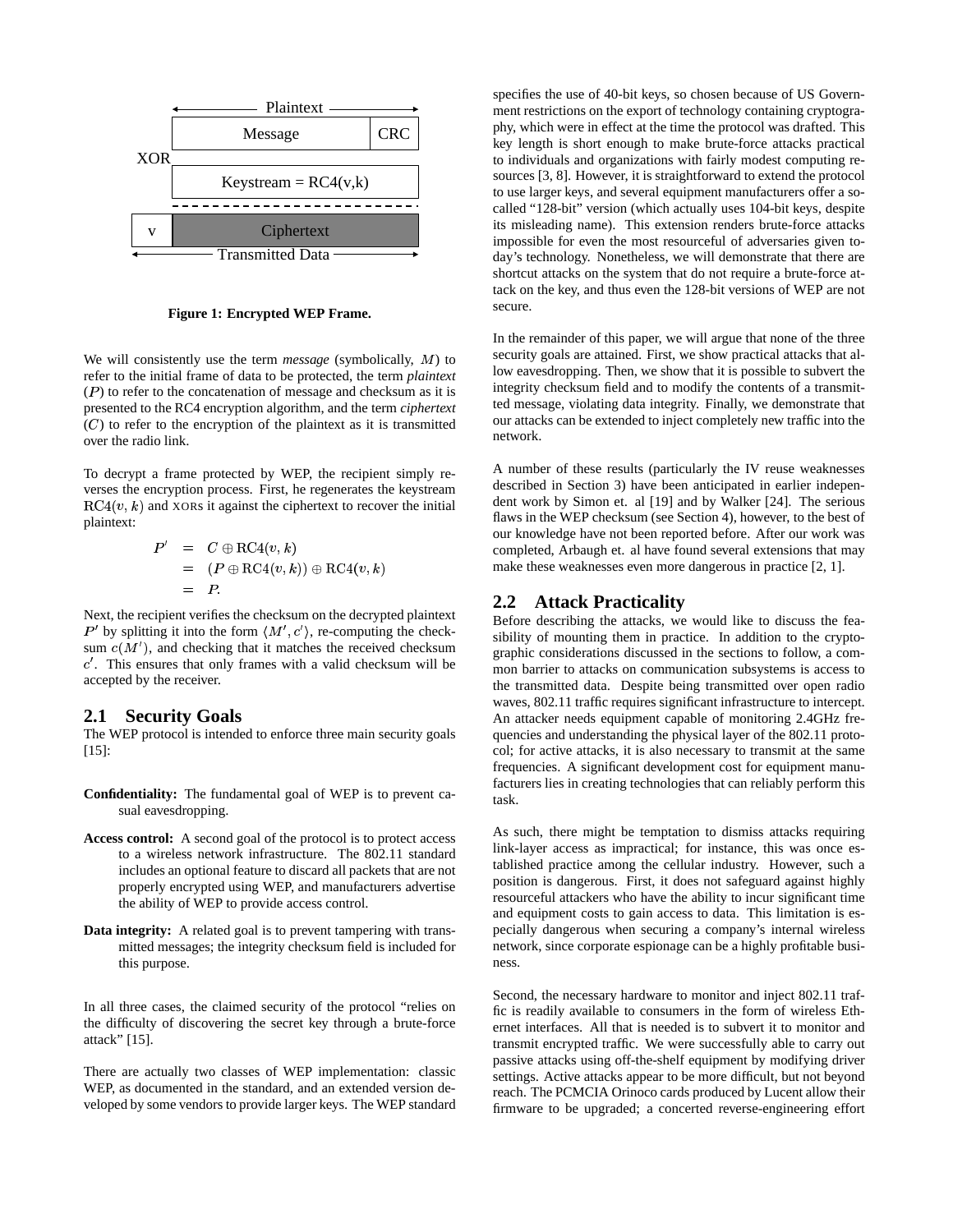should be able to produce a modified version that allows injecting arbitrary traffic. The time investment required is non-trivial; however, it is a one-time effort—the rogue firmware can then be posted on a web site or distributed amongst underground circles. Therefore, we believe that it would be prudent to assume that motivated attackers will have full access to the link layer for passive and even active attacks. Further supporting our position are the WEP documents themselves. They state: "Eavesdropping is a familiar problem to users of other types of wireless technology" [15, p.61]. We will not discuss the difficulties of link layer access further, and focus on cryptographic properties of the attacks.

### **3. THE RISKS OF KEYSTREAM REUSE**

WEP provides data confidentiality using a *stream cipher* called RC4. Stream ciphers operate by expanding a secret key (or, as in the case of WEP, a public IV and a secret key) into an arbitrarily long "keystream" of pseudorandom bits. Encryption is performed by XORing the generated keystream with the plaintext. Decryption consists of generating the identical keystream based on the IV and secret key and XORing it with the ciphertext.

A well-known pitfall of stream ciphers is that encrypting two messages under the same IV and key can reveal information about both messages:

If 
$$
C_1 = P_1 \oplus RC4(v, k)
$$
  
and  $C_2 = P_2 \oplus RC4(v, k)$   
then  
 $C_1 \oplus C_2 = (P_1 \oplus RC4(v, k)) \oplus (P_2 \oplus RC4(v, k))$   
 $= P_1 \oplus P_2.$ 

In other words, XORing the two ciphertexts  $(C_1$  and  $C_2$ ) together causes the keystream to cancel out, and the result is the XOR of the two plaintexts  $(P_1 \oplus P_2)$ .

Thus, keystream reuse can lead to a number of attacks: as a special case, if the plaintext of one of the messages is known, the plaintext of the other is immediately obtainable. More generally, real-world plaintexts often have enough redundancy that one can recover both  $P_1$  and  $P_2$  given only  $P_1 \oplus P_2$ ; there are known techniques, for example, for solving such plaintext XORs by looking for two English texts that XOR to the given value  $P_1 \oplus P_2$  [7]. Moreover, if we have  $n$  ciphertexts that all reuse the same keystream, we have what is known as a problem of *depth n*. Reading traffic in depth becomes easier as  $n$  increases, since the pairwise XOR of every pair of plaintexts can be computed, and many classical techniques are known for solving such problems (e.g., frequency analysis, dragging cribs, and so on) [20, 22].

Note that there are two conditions required for this class of attacks to succeed:

- The availability of ciphertexts where some portion of the keystream is used more than once, and
- Partial knowledge of some of the plaintexts.

To prevent these attacks, WEP uses a per-packet IV to vary the keystream generation process for each frame of data transmitted. WEP generates the keystream  $RC4(v, k)$  as a function of both the secret key  $k$  (which is the same for all packets) and a public initialization vector  $v$  (which varies for each packet); this way, each packet receives a different keystream. The IV is included in the unencrypted portion of the transmission so that the receiver can know what IV to use when deriving the keystream for decryption. The IV is therefore available to attackers as well<sup>2</sup>, but the secret key remains unknown and maintains the security of the keystream.

The use of a per-packet IV was intended to prevent keystream reuse attacks. Nonetheless, WEP does not achieve this goal. We describe below several realistic keystream reuse attacks on WEP. First, we discuss how to find instances of keystream reuse; then, we show how to exploit these instances by taking advantage of partial information on how typical plaintexts are expected to be distributed.

#### *Finding instances of keystream reuse.*

One potential cause of keystream reuse comes from improper IV management. Note that, since the shared secret key  $k$  generally changes very rarely, reuse of IV's almost always causes reuse of some of the RC4 keystream. Since IV's are public, duplicate IV's can be easily detected by the attacker. Therefore, any reuse of old IV values exposes the system to keystream reuse attacks. We call such a reuse of an IV value a "collision".

The WEP standard recommends (but does not require) that the IV be changed after every packet. However, it does not say anything else about how to select IV's, and, indeed, some implementations do it poorly. The particular PCMCIA cards that we examined reset the IV to 0 each time they were re-initialized, and then incremented the IV by one for each packet transmitted. These cards re-initialize themselves each time they are inserted into the laptop, which can be expected to happen fairly frequently. Consequently, keystreams corresponding to low-valued IV's were likely to be reused many times during the lifetime of the key.

Even worse, the WEP standard has architectural flaws that expose all WEP implementations — no matter how cautious — to serious risks of keystream reuse. The IV field used by WEP is only 24 bits wide, nearly guaranteeing that the same IV will be reused for multiple messages. A back-of-the-envelope calculation shows that a busy access point sending 1500 byte packets and achieving an average 5Mbps bandwidth (the full transmission rate is 11Mbps) will exhaust the available space in less than half a day. Even for less busy installations, a patient attacker can readily find duplicates. Because the IV length is fixed at 24 bits in the standard, this vulnerability is fundamental: no compliant implementation can avoid it.

Implementation details can make keystream reuse occur even more frequently. An implementation that uses a random 24-bit IV for each packet will be expected to incur collisions after transmitting just 5000 packets<sup>3</sup>, which is only a few minutes of transmission. Worse yet, the 802.11 standard does not even require that the IV be changed with every packet, so an implementation could reuse the same IV for all packets without risking non-compliance!

#### *Exploiting keystream reuse to read encrypted traffic.*

<sup>&</sup>lt;sup>2</sup>Interestingly enough, some marketing literature disregards this fact: one manufacturer advertises 64-bit cipher strength on their products, even though only a 40-bit secret key is used along with a 24-bit public IV.

<sup>&</sup>lt;sup>3</sup>This is a consequence of the so-called "birthday paradox".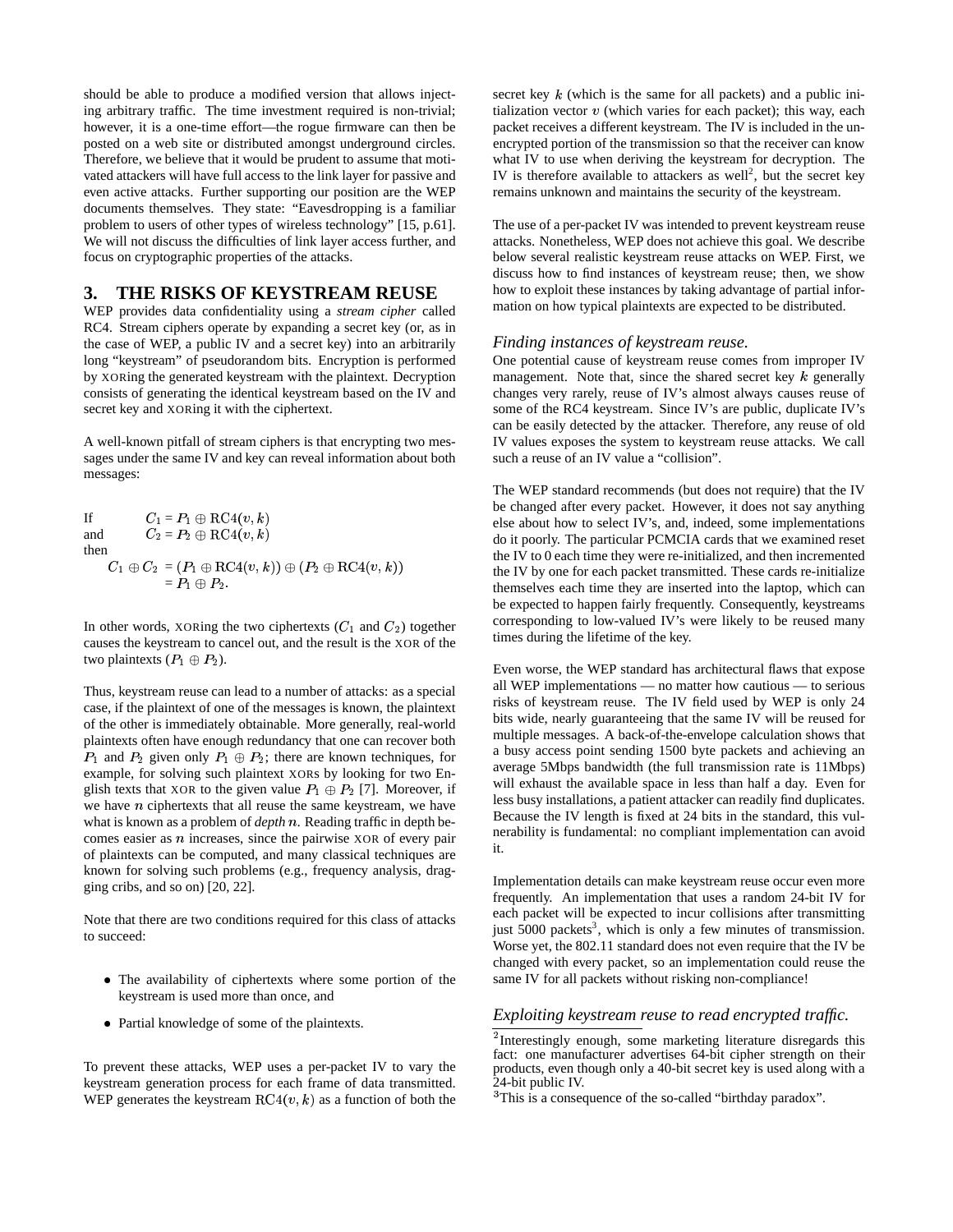Once two encrypted packets that use the same IV are discovered, various methods of attack can be applied to recover the plaintext. If the plaintext of one of the messages is known, it is easy to derive the contents of the other one directly.

There are many ways to obtain plausible candidates for the plaintext. Many fields of IP traffic are predictable, since protocols use well-defined structures in messages, and the contents of messages are frequently predictable. For example, login sequences are quite uniform across many users, and so the contents — for example, the Password: prompt or the welcome message — may be known to the attacker and thus usable in a keystream reuse attack. As another example, it may be possible to recognize a specific shared library being transferred from a networked file system by analyzing traffic patterns and lengths; this would provide a large quantity of known plaintext suitable for use in a keystream reuse attack.

There are also other, sneakier, ways to obtain known plaintext. It is possible to cause known plaintext to be transmitted by, for example, sending IP traffic directly to a mobile host from an Internet host under the attacker's control. The attacker may also send e-mail to users and wait for them to check it over a wireless link. Sending spam e-mail might be a good method of doing this without raising too many alarms.

Sometimes, obtaining known plaintext in this way may be even simpler. One access point we tested would transmit broadcast packets in both encrypted and unencrypted form, when the option to control network access was disabled. In this scenario, an attacker with a conforming 802.11 interface can transmit broadcasts to the access point (they will be accepted, since access control is turned off) and observe their encrypted form as they are re-transmitted. Indeed, this is unavoidable on a subnet that contains a mixture of WEP clients with and without support for encryption: since broadcast packets must be forwarded to all clients, there is no way to avoid this technique for gathering known plaintext.

Finally, we remind the reader that even when known plaintext is not available, some analysis is still possible if an educated guess about the structure of the plaintexts can be made, as noted earlier.

## **3.1 Decryption Dictionaries**

Once the plaintext for an intercepted message is obtained, either through analysis of colliding IV's, or through other means, the attacker also learns the value of the keystream used to encrypt the message. It is possible to use this keystream to decrypt any other message that uses the same IV. Over time, the attacker can build a table of the keystreams corresponding to each IV. The full table has modest space requirements—perhaps 1500 bytes for each of the  $2^{24}$  possible IV's, or roughly 24 GB—so it is conceivable that a dedicated attacker can, after some amount of effort, accumulate enough data to build a full decryption dictionary, especially when one considers the low frequency with which keys are changed (see Section 3.2). The advantage to the attacker is that, once such a table is available, it becomes possible to immediately decrypt each subsequent ciphertext with very little work.

Of course, the amount of work necessary to build such a dictionary restricts this attack to only the most persistent attackers who are willing to invest time and resources into defeating WEP security. It can be argued that WEP is not designed to protect from such attackers, since a 40-bit key can be discovered through brute-force in a relatively short amount of time with moderate resources [3,

8]. However, manufacturers have already begun to extend WEP to support larger keys, and the dictionary attack is effective regardless of key size. (The size of the dictionary depends not on the size of the key, but only on the size of the IV, which is fixed by the standard at 24 bits.)

Further, the dictionary attack can be made more practical by exploiting the behavior of PCMCIA cards that reset the IV to 0 each time they are reinitialized. Since typical use of PCMCIA cards includes reinitialization at least once per day, building a dictionary for only the first few thousand IV's will enable an attacker to decrypt most of the traffic directed towards the access point. In an installation with many 802.11 clients, collisions in the first few thousand IV's will be plentiful.

## **3.2 Key Management**

The 802.11 standard does not specify how distribution of keys is to be accomplished. It relies on an external mechanism to populate a globally-shared array of 4 keys. Each message contains a key identifier field specifying the index in the array of the key being used. The standard also allows for an array that associates a unique key with each mobile station; however, this option is not widely supported. In practice, most installations use a single key for an entire network.

This practice seriously impacts the security of the system, since a secret that is shared among many users cannot stay very well hidden. Some network administrators try to ameliorate this problem by not revealing the secret key to end users, but rather configuring their machines with the key themselves. This, however, yields only a marginal improvement, since the keys are still stored on the users' computers. As anecdotal evidence, we know of a group of graduate students who reverse-engineered the network key merely for the convenience of being able to use unsupported operating systems.

The reuse of a single key by many users also helps make the attacks in this section more practical, since it increases chances of IV collision. The chance of random collisions increases proportionally to the number of users; even worse, PCMCIA cards that reset the IV to 0 each time they are reinitialized will all reuse keystreams corresponding to a small range of low-numbered IV's. Also, the fact that many users share the same key means that it is difficult to replace compromised key material. Since changing a key requires every single user to reconfigure their wireless network drivers, such updates will be infrequent. In practice, we expect that it may be months, or even longer, between key changes, allowing an attacker more time to analyze the traffic and look for instances of keystream reuse.

# **3.3 Summary**

The attacks in this section demonstrate that the use of stream ciphers is dangerous, because the reuse of keystream can have devastating consequences. Any protocol that uses a stream cipher must take special care to ensure that keystream *never* gets reused.

This property can be difficult to enforce. The WEP protocol contains vulnerabilities *despite* the designers' apparent knowledge of the dangers of keystream reuse attacks. Nor is it the first protocol to fall prey to stream-cipher-based attacks; see, for example, the analysis of an earlier version of the Microsoft PPTP protocol [18]. In light of this, a protocol designer should give careful consideration to the complications that the use of stream ciphers adds to a protocol when choosing an encryption algorithm.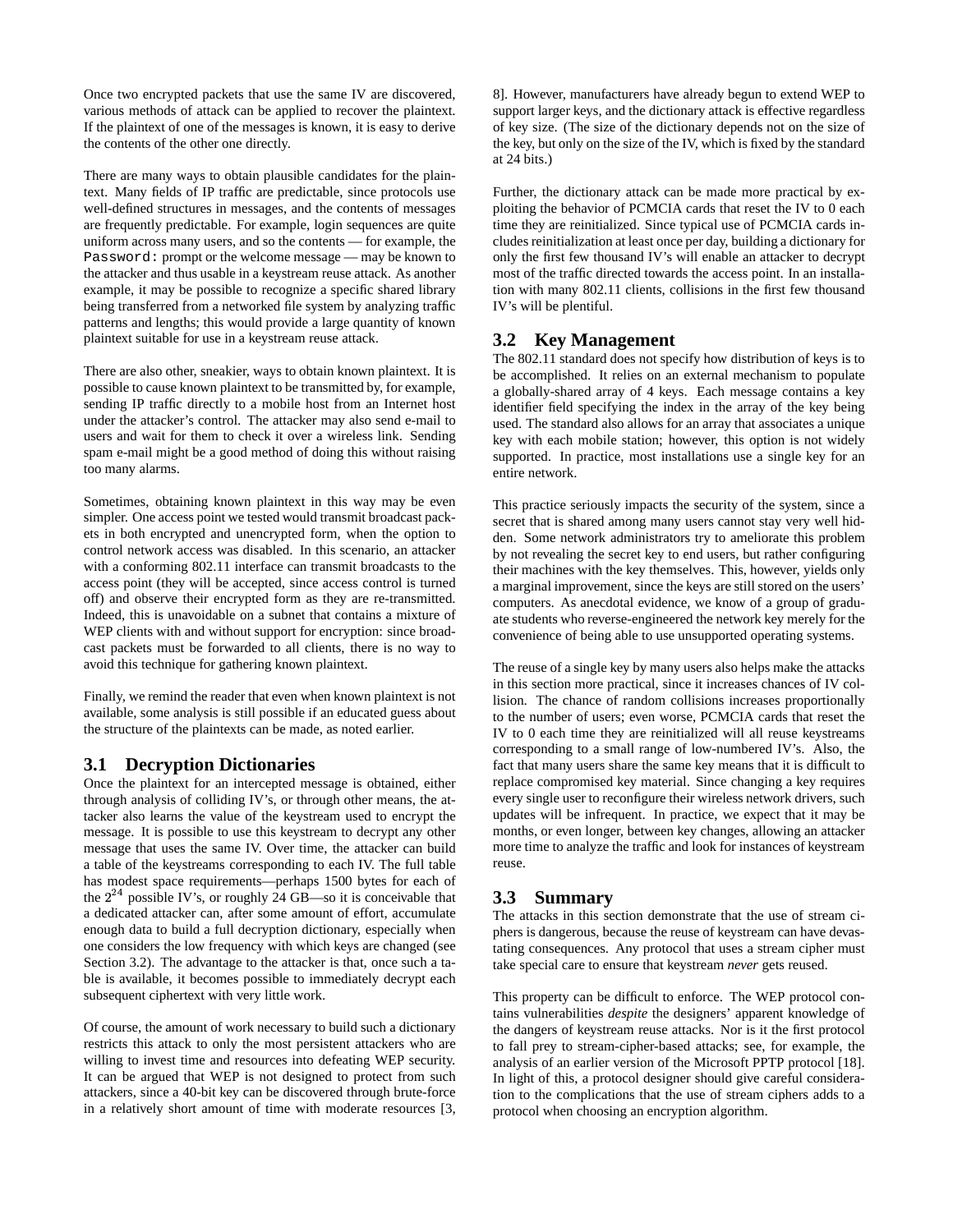## **4. MESSAGE AUTHENTICATION**

The WEP protocol uses an integrity checksum field to ensure that packets do not get modified in transit. The checksum is implemented as a CRC-32 checksum, which is part of the encrypted payload of the packet.

We will argue below that a CRC checksum is insufficient to ensure that an attacker cannot tamper with a message: it is not a cryptographically secure authentication code. CRC's are designed to detect random errors in the message; however, they are not resilient against malicious attacks. As we will demonstrate, this vulnerability of CRC is exacerbated by the fact that the message payload is encrypted using a stream cipher.

#### **4.1 Message Modification**

First, we show that messages may be modified in transit without detection, in violation of the security goals. We use the following property of the WEP checksum:

PROPERTY 1. *The WEP checksum is a linear function of the message.*

By this, we mean that checksumming distributes over the XOR operation, i.e.,  $c(x \oplus y) = c(x) \oplus c(y)$  for all choices of x and y. This is a general property of all CRC checksums.

One consequence of the above property is that it becomes possible to make controlled modifications to a ciphertext without disrupting the checksum. Let's fix our attention on a ciphertext  $C$  which we have intercepted before it could reach its destination:

$$
A \to (B) : \langle v, C \rangle.
$$

We assume that  $C$  corresponds to some unknown message  $M$ , so that

$$
C = \mathrm{RC4}(v, k) \oplus \langle M, c(M) \rangle. \tag{1}
$$

We claim that it is possible to find a new ciphertext  $C'$  that decrypts to  $M'$ , where  $M' = M \oplus \Delta$  and  $\Delta$  may be chosen arbitrarily by the attacker. Then, we will be able to replace the original transmission with our new ciphertext by spoofing the source,

$$
(A) \to B: \langle v, C' \rangle,
$$

and upon decryption, the recipient  $B$  will obtain the modified message  $M'$  with the correct checksum.

All that remains is to describe how to obtain  $C'$  from  $C$  so that  $\qquad$ <sup>01</sup>  $C'$  decrypts to  $M'$  instead of M. The key observation is to note that stream ciphers, such as RC4, are also linear, so we can reorder many terms. We suggest the following trick: XOR the quantity  $\langle \Delta, c(\Delta) \rangle$  against both sides of Equation 1 above to get a new ciphertext  $C'$ :

$$
C' = C \oplus \langle \Delta, c(\Delta) \rangle
$$
  
= RC4(v, k) \oplus \langle M, c(M) \rangle \oplus \langle \Delta, c(\Delta) \rangle  
= RC4(v, k) \oplus \langle M \oplus \Delta, c(M) \oplus c(\Delta) \rangle  
= RC4(v, k) \oplus \langle M', c(M \oplus \Delta) \rangle  
= RC4(v, k) \oplus \langle M', c(M') \rangle.

In this derivation, we used the fact that the WEP checksum is linear, so that  $c(M) \oplus c(\Delta) = c(M \oplus \Delta)$ . As a result, we have shown

how to modify C to obtain a new ciphertext  $C'$  that will decrypt to  $P \oplus \Delta.$ 

This implies that we can make arbitrary modifications to an encrypted message without fear of detection. Thus, the WEP checksum fails to protect data integrity, one of the three main goals of the WEP protocol (see Section 2.1).

Notice that this attack can be applied without full knowledge of  $M$ : the attacker only needs to know the original ciphertext  $C$  and the desired plaintext difference  $\Delta$ , in order to calculate  $C'=C\oplus$  $\langle \Delta, c(\Delta) \rangle$ . For example, to flip the first bit of a message, the attacker can set  $\Delta = 1000$  . This allows an attacker to modify a packet with only partial knowledge of its contents.

# **4.2 Message Injection**

Next, we show that WEP does not provide secure access control. We use the following property of the WEP checksum:

PROPERTY 2. *The WEP checksum is an unkeyed function of the message.*

As a consequence, the checksum field can also be computed by the adversary who knows the message.

This property of the WEP integrity checksum allows the circumvention of access control measures. If an attacker can get ahold of an entire plaintext corresponding to some transmitted frame, he will then able to inject arbitrary traffic into the network. As we saw in Section 3, knowledge of both the plaintext and ciphertext reveals the keystream. This keystream can subsequently be reused to create a new packet, using the same IV. That is, if the attacker ever learns the complete plaintext  $P$  of any given ciphertext packet  $C$ , he can recover keystream used to encrypt the packet:

$$
P \oplus C = P \oplus (P \oplus \mathrm{RC4}(v,k)) = \mathrm{RC4}(v,k).
$$

He can now construct an encryption of a message  $M'$ :

$$
(A) \to B : \langle v, C' \rangle,
$$

where

$$
C' = \langle M', c(M') \rangle \oplus \text{RC4}(v, k).
$$

Note that the rogue message uses the same IV value as the original one. However, we can appeal to the following behaviour of WEP access points:

PROPERTY 3. *It is possible to reuse old IV values without triggering any alarms at the receiver.*

Therefore, it is not necessary to block the reception of the original message. Once we know an IV  $v$  along with its corresponding keystream sequence  $RC4(v, k)$ , this property allows us to reuse the keystream indefinitely and circumvent the WEP access control mechanism.

A natural defense against this attack would be to disallow the reuse of IV's in multiple packets, and require that all receivers enforce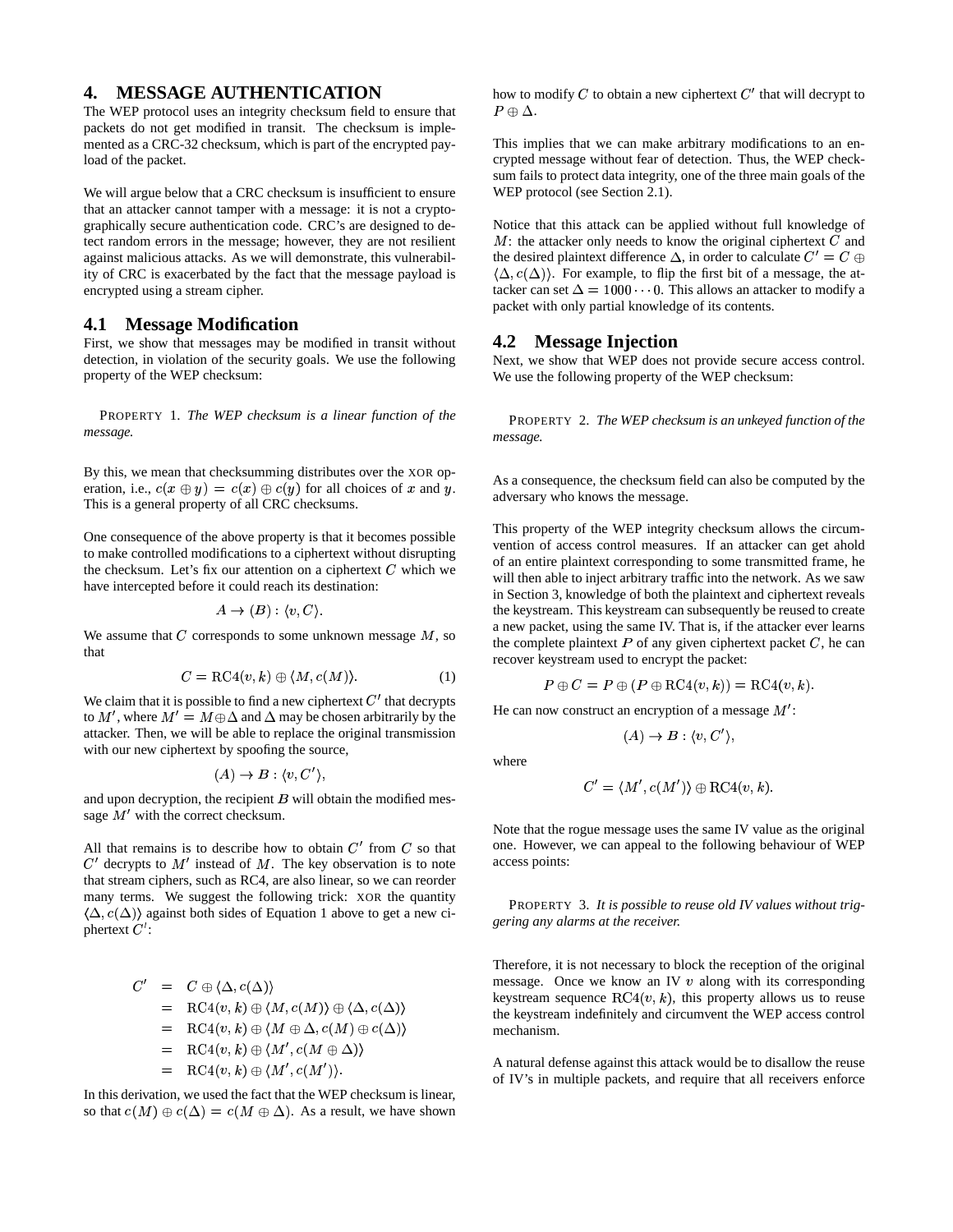this prohibition.<sup>4</sup> However, the 802.11 standard does not do this. While the 802.11 standard strongly recommends against IV reuse, it does not require it to change with every packet. Hence, every receiver must accept repeated IV's or risk non-interoperability with compliant devices. We consider this a flaw in the 802.11 standard.

In networking one often hears the rule of thumb "be conservative in what you send, and liberal in what you accept." However, when security is a goal, this guideline can be very dangerous: being liberal in what one accepts means that each low-security option offered by the standard must be supported by everyone, and is thus available to the attacker. This situation is analogous to the ciphersuite rollback attacks on SSL [23], which also made use of a standard that included both high-security and low-security options. Consequently, to avoid security at the least-common denominator level, we suggest that the 802.11 standard should be more specific about forbidding IV reuse and other dangerous behavior.

Note that in this attack we do not rely on Property 1 of the WEP checksum (linearity). In fact, substituting any unkeyed function in place of the CRC will have no effect on the viability of the attack. Only a keyed message authentication code (MAC) such as SHA1- HMAC [13] will offer sufficient strength to prevent this attack.

Simon et. al had earlier warned in independent work that, given known plaintext for a single packet, one can use Property 2 to forge packets until the IV changes [19], and they too recommended replacing WEP's checksum with a MAC. However, they did not appear to recognize the possibility to replay old IV values indefinitely (Property 3), which heightens the impact of this attack.

#### **4.3 Authentication Spoofing**

A special case of the message injection attack can be used to defeat the shared-key authentication mechanism used by WEP. The mechanism is used by access points to authenticate mobile stations before allowing them to form an association. After a mobile station requests shared-key authentication, the access point sends it a *challenge*, a 128-byte random string, in cleartext. The mobile station then needs to respond with the same challenge encrypted using WEP. The authentication succeeds if the decryption of the response calculated at the access point matches the challenge. The ability to generate a an encrypted version of the challenge is considered proof of possession of a key.

However, as described in the previous section, it is possible to inject properly encrypted WEP messages without the key. All that is necessary is knowledge of a plaintext/ciphertext pair of the requisite length. It is easy to obtain such a pair by monitoring a legitimate authentication sequence: the attacker learns both the plaintext challenge sent by the access point and the encrypted version sent by the mobile station. From this, it is easy to derive the keystream used to encrypt the response. Since all authentication responses are of the same length, the recovered keystream will be sufficient to create a proper response for a new challenge (received in plaintext).

Therefore, after intercepting a single authentication sequence using a particular key, the attacker can authenticate himself with that key indefinitely. This is a particularly serious problem when the same shared key is used by all mobile stations, which is frequently the case in practice. This attack on the authentication protocol was

also discovered independently by Arbaugh et al. [2] based on a preliminary version of our results.

## **4.4 Message Decryption**

What may be surprising is that the ability to modify encrypted packets without detection can also be leveraged to decrypt messages sent over the air. Consider WEP from the point of view of the adversary. Since WEP uses a stream cipher presumed to be secure (RC4), attacking the cryptography directly is probably hopeless. But if we cannot decrypt the traffic ourselves, there is still someone who can: the access point. In any cryptographic protocol, the legitimate decryptor must always possess the secret key in order to decrypt, by design. The idea, then, is to trick the access point into decrypting some ciphertext for us. As it turns out, the ability to modify transmitted packets provides two easy ways to exploit the access point in this way.

#### *4.4.1 IP redirection*

The first way is called an "IP redirection" attack, and can be used when the WEP access point acts as a IP router with Internet connectivity; note that thisis a fairly common scenario in practice, because WEP is typically used to provide network access for mobile laptop users and others.

In this case, the idea is to sniff an encrypted packet off the air, and use the technique of Section 4.1 to modify it so that it has a new destination address: one the attacker controls. The access point will then decrypt the packet, and send the packet off to its (new) destination, where the attacker can read the packet, now in the clear. Note that our modified packet will be traveling *from* the wireless network *to* the Internet, and so most firewalls will allow it to pass unmolested.

The easiest way to modify the destination IP address is to figure out what the original destination IP address is, and then apply the technique of Section 4.1 to change it to the desired one. Figuring out the original destination IP address is usually not difficult; all of the incoming traffic, for example, will be destined for an IP address on the wireless subnet, which should be easy to determine. Once the incoming traffic is decrypted, the IP addresses of the other ends of the connections will be revealed, and outgoing traffic can then be decrypted in the same manner.

In order for this attack to work, however, we need to not only modify the destination IP address, but also to ensure that the IP checksum in the modified packet is still correct—otherwise, the decrypted packet will be dropped by the access point. Since the modified packet differs from the original packet only in its destination IP address, and since both the old and new values for the destination IP address are known, we can calculate the required change to the IP checksum caused by this change in IP address. Suppose the high and low 16-bit words of the original destination IP address were  $D_H$  and  $D_L$ , and we wish to change them to  $D'_H$  and  $D'_L$ . If the old IP checksum was  $\chi$  (which we do not necessarily know, since it is encrypted), the new one should be

$$
\chi'=\chi+D_H'+D_L'-D_H-D_L
$$

(where the additions and subtractions here and below are one'scomplement) [5, 14].

The trick is that we only know how to modify a packet by applying an XOR to it, and we don't necessarily know what we need to XOR

There are sophisticated physical layer attacks that may be able to monitor a packet being sent and jam the receiver at the same time; at best such attacks would allow to reuse an IV once.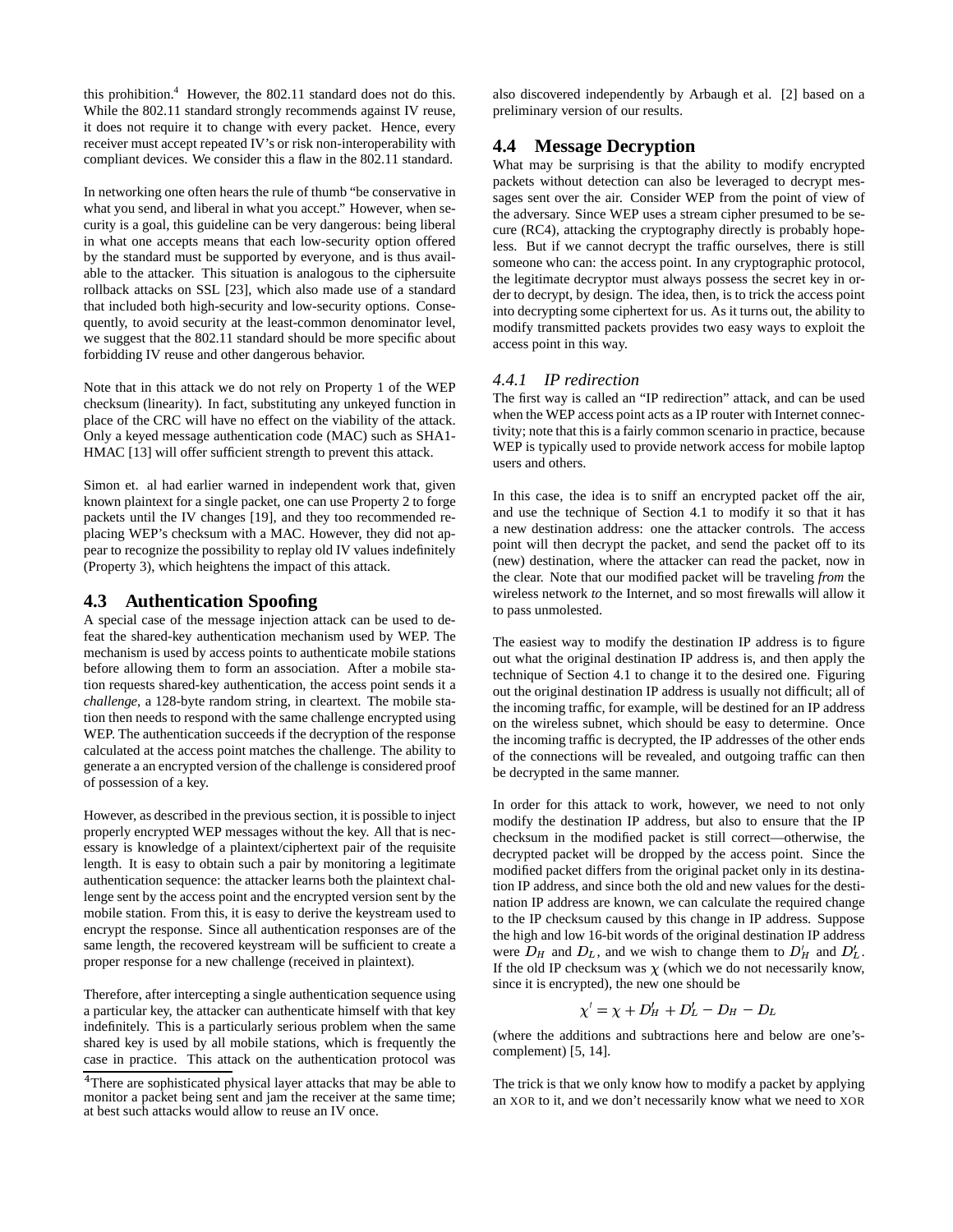to  $\chi$  to get  $\chi'$ , even though we *do* know what we would need to *add* (namely,  $D'_H + D'_L - D_H - D_L$ ).

We now discuss three ways to try to correct the IP checksum of the modified packet:

- **The IP checksum for the original packet is known:** If it happens to be the case that we somehow know  $\chi$ , then we simply calculate  $\chi'$  as above, and modify the packet by XORing in  $\chi \oplus \chi'$ , which will change the IP checksum to the correct value of  $\chi'$ .
- **The original IP checksum is not known:** If  $\chi$  is not known, the task is harder. Given  $\xi = \chi' - \chi$ , we need to calculate  $\Delta = \chi' \oplus \chi.$

In fact, there is not enough information to calculate  $\Delta$  given only  $\xi$ . For example, if  $\xi = 0$  xCAFE, it could be that:

- $\bullet \;\; \chi'=$  OxCAFE,  $\chi=$  Ox0000, so  $\Delta=$  OxCAFE
- $\bullet~~ \chi^{\prime} =$  0xD00D,  $\chi =$  0x050F, so  $\Delta =$  0xD502
- $\bullet~~ \chi'=$  0x1EE7,  $\chi=$  0x53E8, so  $\Delta=$  0x4D0F
- <sup>A</sup> #b#+#

However, not all  $2^{16}$  values for  $\Delta$  are possible, and some are much more likely than others. In the above example, there are four values for  $\Delta$  (0x3501, 0x4B01, 0x4D01, 0x5501) which occur more than 3% of the time each. Further, we are free to make multiple attempts—any incorrect guesses will be silently ignored by the access point. Depending on the value of  $\xi$ , a small number of attempts can succeed with high probability. Finally, a successful decryption of one packet can be used to bootstrap the decryption of others; for example, in a stream of communication between two hosts, the only field in the IP header that changes is the identification field. Thus, knowledge of the full IP header of one packet can be used to predict the full header of the surrounding packets, or narrow it down to a small number of possibilities.

**Arrange that**  $\chi = \chi'$ : Another possibility is to compensate for the change in the destination field by a change in another field, such that the checksum of the packet remains the same. Any header field that is known to us and does not affect packet delivery is suitable, for example, the source IP address. Assuming the source IP address of the packet to be decrypted is also known (we can obtain it, for example, by performing the attack in the previous item on one packet to decrypt it completely, and then using this simpler attack on subsequent packets once we read the source address from the first one), we simply subtract  $\xi$  from the low 16-bit word of the source IP address, and the resulting packet will have the same IP checksum as the original. However, it is possible that modifying the source address in this way will cause a packet to be dropped based on egress filtering rules; other header fields could potentially be used instead.

Highly resourceful attackers with monitoring access to an entire class B network can even perform the necessary adjustments in the destination field alone, by choosing  $D'_L =$  $D_H + D_L - D'_H$ . For example, if the original destination address in a packet is 10.20.30.40 and the attacker holds control over the 192.168.0.0/16 subnet, selecting the address

192.168.103.147 results in identical IP header checksum values, and the packet will be delivered to an address he controls.

#### *4.4.2 Reaction attacks*

There is another way to manipulate the access point and break WEP-encrypted traffic that is applicable whenever WEP is used to protect TCP/IP traffic. This attack does not require connectivity to the Internet, so it may apply even when IP redirection attacks are impossible. However, it is effective only against TCP traffic; other IP protocols cannot be decrypted using this attack.

In our attack, we monitor the reaction of a recipient of a TCP packet and use what we observe to infer information about the unknown plaintext. Our attack relies on the fact that a TCP packet is accepted only if the TCP checksum is correct, and when it is accepted, an acknowledgement packet is sent in response. Note that acknowledgement packets are easily identified by their size, without requiring decryption. Thus, the reaction of the recipient will disclose whether the TCP checksum was valid when the packet was decrypted.

The attack, then, proceeds as follows. We intercept a ciphertext  $\langle v, C \rangle$  with unknown decryption P:

$$
A \to (B) : \langle v, C \rangle.
$$

We flip a few bits in  $C$  and adjust the encrypted CRC accordingly to obtain a new ciphertext  $C'$  with valid WEP checksum. We transmit  $C'$  in a forged packet to the access point:

$$
(A) \to B : \langle v, C' \rangle.
$$

Finally, we watch to see whether the eventual recipient sends back a TCP ACK (acknowledgement) packet; this will allow us to tell whether the modified text passed the TCP checksum and was accepted by the recipient.

Note that we may choose which bits of  $C$  to flip in any way we like, using techniques from Section 4.1. The key technical observation is as follows: By a clever choice of bit positions to flip, we can ensure that the TCP checksum remains undisturbed exactly when the one-bit condition  $P_i \oplus P_{i+16} = 1$  on the plaintext holds. Thus, the presence or absence of an ACK packet will reveal one bit of information on the unknown plaintext  $P$ . By repeating the attack for many choices of  $i$ , we can learn almost all of the plaintext  $P$ , and then deducing the few remaining unknown bits will be easy using classical techniques.

We explain later precisely how to choose which bits to flip. For now, the details are not terribly important. Instead, the main point is that we have exploited the receiver's willingness to decrypt arbitrary ciphertexts and feed them to another component of the system that leaks a tiny bit of information about its inputs. The recipient's reaction to our forged packet—either acknowledging or ignoring it—can be viewed as a side channel, similar to those exploited in timing and power consumption attacks [11, 12], that allows us to learn information about the unknown plaintext. Thus, we have used the recipient as an oracle to unknowingly decrypt the intercepted ciphertext for us. This is known as a *reaction attack*, as it works by monitoring the recipient's reaction to our forgeries.

Reaction attacks were initially discovered by Bellovin and Wagner in the context of the IP Security protocol, where their existence was blamed on the use of encryption without also using a MAC for message authentication [4]. As a result, Bellovin proposed a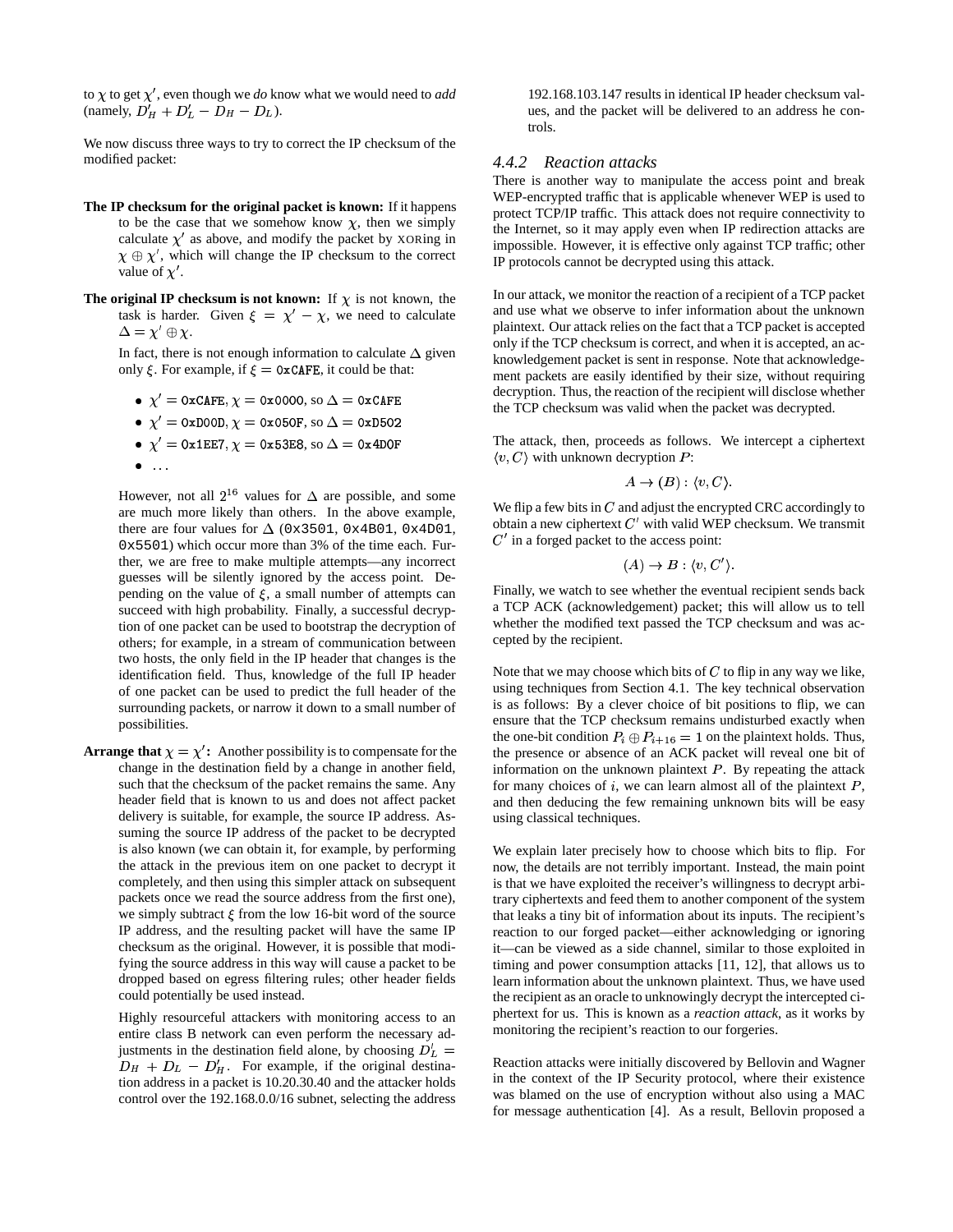design principle for IP Security: all encryption modes of operation should also use a MAC. It seems that the same rule of thumb applies to the WEP protocol as well, for the presence of a secure MAC (rather than the insecure CRC checksum) would have prevented these attacks.

#### *The technical details.*

We have deferred until now the technical details on how to choose new forged packets  $C'$  to trick the recipient into revealing information about the unknown plaintext  $P$ .

Recall that the TCP checksum is the one's-complement addition of the 16-bit words of the message  $M$ . Moreover, one's-complement addition behaves roughly equivalently to addition modulo  $2^{16} - 1$ . Hence, roughly speaking, the TCP checksum on a plaintext  $P$  is valid only when  $P \equiv 0 \mod 2^{16} - 1$ .

We let  $C' = C \oplus \Delta$ , so that  $\Delta$  specifies which bit positions to flip, and we choose  $\Delta$  as follows: pick *i* arbitrarily, set bit positions i and  $i + 16$  of  $\Delta$  to one, and let  $\Delta$  be zero elsewhere. It is a convenient property of addition modulo  $2^{16} - 1$  that  $P \oplus \Delta \equiv$  accepts a P mod  $2^{16} - 1$  holds exactly when  $P_i \oplus P_{i+16} = 1$ . Since we assume that the TCP checksum is valid for the original packet (i.e.,  $P \equiv 0 \mod 2^{16} - 1$ , this means that the TCP checksum will be valid for the new packet (i.e.,  $P \oplus \Delta \equiv 0 \mod 2^{16} - 1$ ) just when  $P_i \oplus P_{i+16} = 1$ . This gives us our one bit of information on the plaintext, as claimed.

#### **4.5 Summary**

In this section, we have shown the importance of using a cryptographically secure message authentication code, such as SHA1- HMAC [13], to protect integrity of transmissions. The use of CRC is wholly inappropriate for this purpose, and in fact any unkeyed function falls short from defending against all of the attacks in this section. A secure MAC is particularly important in view of composition of protocols, since the lack of message integrity in one layer of the system can lead to breach of secrecy in the larger system.

## **5. COUNTERMEASURES**

There are configuration options available to a network administrator that can reduce the viability of the attacks we described. The best alternative is to place the wireless network outside of the organization firewall. Instead of trying to secure the wireless infrastructure, it is simpler to consider it to be as much of a threat as other hosts on the Internet. The typical clients of a wireless network are portable computers that are mobile by their nature, and will frequently employ a Virtual Private Network (VPN) solution to access hosts inside the firewall when accessing via dial-up or from a remote site. Requiring that the same VPN be used to access the internal network when connected over 802.11 obviates the need for link-layer security, and reuses a well-studied mechanism. To provide access control, the network can be configured such that no routes to the outside Internet exist from the wireless network. This prevents people within radio range of the wireless infrastructure from usurping potentially costly Internet connection bandwidth, requiring VPN use for any outside access. (However, it may be desirable to allow visitors to access the Internet wirelessly without additional administrative setup.)

A useful additional measure is to improve the key management of a wireless installation. If possible, every host should have its own encryption key, and keys should be changed with high frequency. The design of a secure and easy-to-use mechanism for automated key distribution to all users is a good subject for further research. Note, though, that good key management alone cannot solve all of the problems described in this paper; in particular, the attacks from section 4 remain applicable.

# **6. LESSONS**

- 1. use of CRC-32 and RC4 can be justified by their speed and ease of The attacks in this paper serve to demonstrate a fact that has been well-known in the cryptography community: design of secure protocols is difficult, and fraught with many complications. It requires special expertise beyond that acquired in engineering network protocols. A good understanding of cryptographic primitives and their properties is critical. From a purely engineering perspective, the implementation. However, many of the attacks we have described rely on the properties of stream ciphers and CRC's, and would be rendered ineffective, or at least more difficult, by the use of other algorithms. There are also more subtle interactions of engineering decisions that are not directly related to the use of cryptography. For example, being stateless and being liberal in what a protocol accepts are well-established principles in network engineering. But from a security standpoint, both of these principles are dangerous, since they give an attacker more freedom to operate, and indeed, the traffic injection attacks capitalize on this freedom. Security is a property of an entire system, and every decision must be examined with security in mind.

> The setting of WEP makes a secure design particularly difficult. A link-layer protocol must take into account interactions with many different entities at the same time. The IP redirection attack relies on collaboration between an agent injecting messages at the linklayer and a host somewhere the Internet. The complex functionality of a 802.11 access point makes it susceptible to such attacks from all sides. Faced with such difficulties, even the most experienced of security professionals can make serious errors. Recognizing this fact, the accepted practice is to rely on the expertise of others to improve the security of protocols. Two important ways to do this is to reuse past design and to offer new designs for public reviews.

> Past designs should be reused whenever possible. A common tenet of protocol design is "don't do it." WEP could have benefitted from the experience gained in the design of the IP Security Protocol (IPSEC) [10]. Although the goals of IPSEC are somewhat different, it also aims to provide link-layer security, and as such needs to deal with many of the same issues as WEP. Even if the protocol could not be reused as-is, a review of its design and past analysis would have been very instructive. Some of the previously published problems in IPSEC [4] share many similarities with the attacks presented in this paper.

> Public review is also of great importance. If WEP had been examined by the cryptographic community before it was enacted into an international standard, many of the flaws would have been almost surely eliminated. (For example, the dangers of using a CRC to ensure message integrity are well-known [9, 21, 6].) While we applaud the fact that the standard is open, there are still barriers to public review. A security researcher is faced with a financial burden to even attempt to examine the standard—the cost of the document is in the hundreds of dollars. This is the opposite of what should be—a working group developing a new security protocol should proactively invite the security community to analyze it.